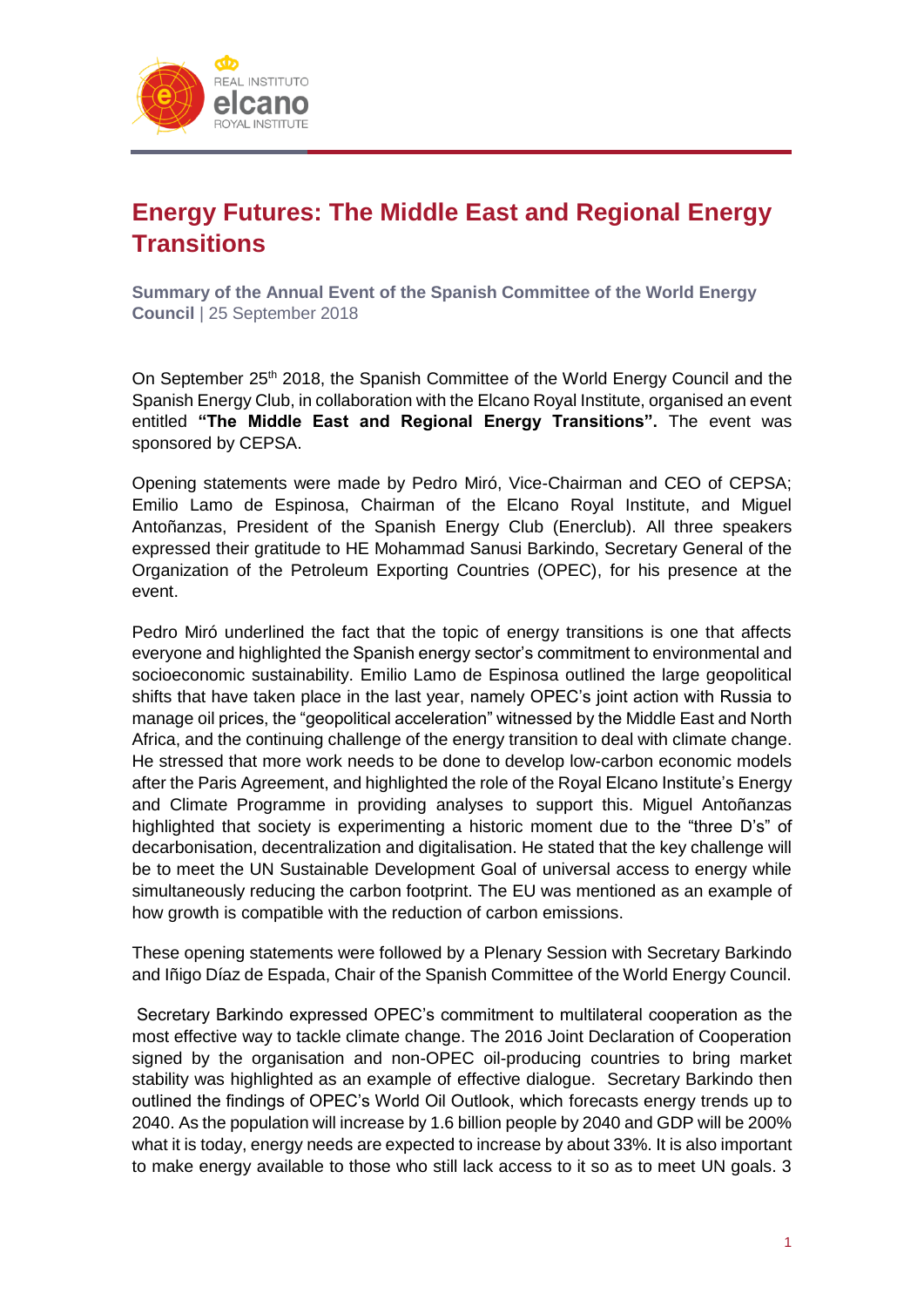billion people lack access to clean cooking fuels, while 1 billion people lack access to electricity. This demand cannot be met through the use of renewables alone, so fossil fuels will probably still account for at least 75% of global demand by 2040. This will mean a rise in demand for oil, driven mainly by an increase in the conventional transportation system and the petrochemicals industry. HE Mohammad Sanusi Barkindo stated that OPEC is fully committed to the Paris Agreement, which all member countries have signed on to, it fully recognizes the need to reduce emissions. It is confident this can be done through technological innovation and multilateral collaboration.

The first round table, entitled **"Middle East and North Africa Geopolitics"**, was moderated by Cristina Manzano, Director of ESGLOBAL, with contributions from Gonzalo Escribano, Senior Analyst and Director of the Energy and Climate Change Programme; David Ramin Jalilvand, Independent Consultant and Research Associate with The Oxford Institute for Energy Studies; and Emre Iseri, Chair of the Department of International Relations at Yasar University.

The panel focused on three key countries: Turkey, Iran and Algeria. These countries were chosen because they are experiencing significant geopolitical developments while playing a key role in the world's energy supplies. Turkey is a key transit country that, while being crucial to Europe, competes with Cyprus for gas and is a major gas partner of Russia; Iran is a major oil exporter now suffering the effect of sanctions that could significantly affect global oil supplies; while Algeria is the main gas producer in the Mediterranean region and a strategic supplier to the south of Europe. The latter will also be holding presidential elections in 2019.

The panel highlighted how geopolitics and energy are so intertwined that they cannot be separated. Turkey is a net energy importer experiencing significant inflation. In light of President Erdogan's recent election, we can expect that these issues will be dealt with through state-led capitalism. In Iran, the first round of sanctions has already had a significant effect on oil exports and increased inflation. This has put Hassan Rohani's government, which was elected on the promise of integrating Iran into the global economy, under great pressure. An ongoing positive relationship with the EU will therefore be critical to its stability. Finally, Algeria has managed to avoid internal turmoil despite the recent fall in gas prices, but it has still not engaged in long overdue reforms to its energy sector. A hydrocarbon law is expected at the end of this year, but it is unlikely that any critical reforms will take place before elections take place in April 2019. The EU should provide incentives for Algeria to undertake these reforms so as to maintain geopolitical stability in its neighbouring region.

The wider geopolitical effects of these developments were also discussed. Turkey's situation after the *coup d'état* brought it closer to Qatar and Russia, on which it depends for 55% of its energy. This has implications for Turkey's ability to take independent decisions. In Iran, sanctions have had a significant effect on the local population, which was benefitting from a growth in GDP and a fall in inflation after the signing of the Nuclear Deal. However, it is not expected that sanctions will affect Iran's geopolitical engagements. Indeed, these might increase amidst growing fears of Saudi Arabian, Israeli and US involvement in the region. Its relationship with Turkey was highlighted as being especially interesting: though both countries are on opposing ends of the Syrian conflict, they maintain a cordial trade relationship. Finally, Algeria's newfound stability has enabled it to effectively contain the conflict on its Libyan border, its Tunisian border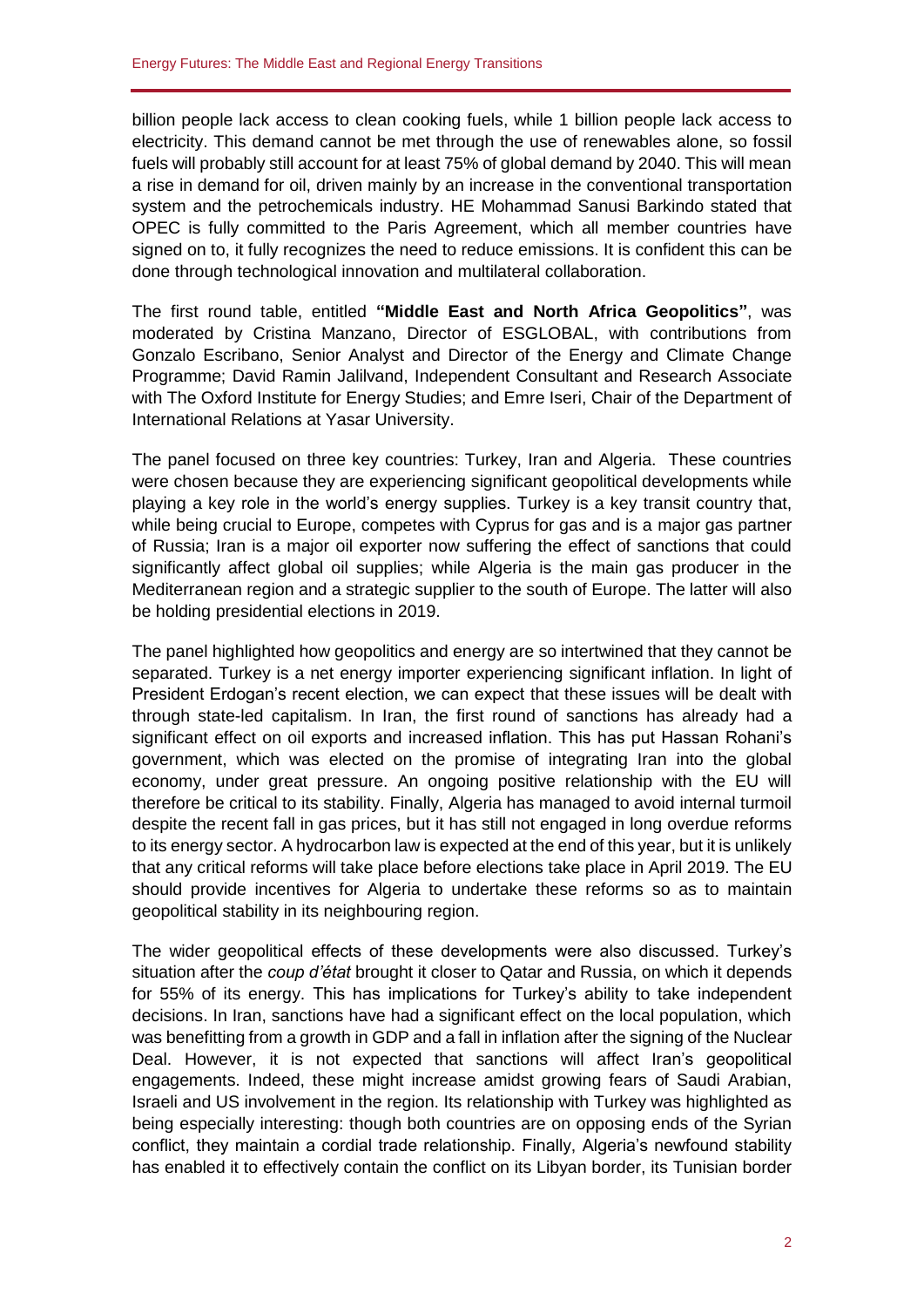and the Western Sahara. Despite potential human rights shortcomings in Algeria's containment operations, the EU needs to adopt a conciliatory approach and make use of the energy opportunities it provides.

The panel offered some predictions on the effects that geopolitical developments might have on energy. The suggestion that Iran might move closer to China, as Russia did after its sanctions, was discounted. Chinese companies were already brought in to fill the vacuum left by European companies after the EU's 2010 sanctions, and their aggressively commercial behaviour alienated Iranian officials. Instead, it will probably move closer to the EU. Turkey is hoping to reduce its energy dependency on Russia by developing its local resources and coal reserves.

Finally, panellists discussed investment in renewables in these three key countries. Turkey currently meets 50% of its energy needs through gas and 20% of its energy needs through hydropower, which accounts for it being presented as a "success story". However, its imports of coal contradict its commitments to the Paris agreement. It is also not focusing sufficiently on developing its solar and wind capacities. Iran has a huge potential to develop solar and wind power, which the government wants to foment. However, these new sources of energy will have to compete with heavily subsidised fossil fuels in the domestic market. Iran is also increasing its gas production for domestic consumption. Finally, it is unlikely that Algeria will focus on developing shale or renewable energies when it has not yet effectively developed its production of conventional energy sources. This would however make sense in the long term, as it would leave the state with more surplus gas to export.

The second round table, entitled **"Regional Energy Transitions",** was moderated by Maria Mendiluce, Managing Director of the World Business Council for Sustainable Development, with contributions from David Nelson, Executive Director of Energy Finance at Climate Policy Initiative (CPI); Ferrán Tarradellas, Head of the European Commission representation in Barcelona; and César Emiliano Hernández, Head of Planning at the Institutional Relations and International Affairs Unit of the Federal Economic Competition Commission (COFECE).

The panel introduced the idea that energy transitions take a very different shape in different regions, despite sharing a common background of increasingly cheaper renewables, digitalisation and the development of new energy models. From the perspective of the Climate Policy Initiative, however, regions that want to reduce their carbon emissions can do so by following five common steps: improving energy productivity to meet GDP objectives; decarbonising the electricity system; electrifying as many sectors as possible; developing methods to electrify more difficult sectors such as cement, steel and chemicals; and optimising the remaining fossil fuel budget.

The particularities of the local energy transitions were discussed. The EU wants to reduce its carbon emissions by 80-95% by 2050 with respect to what they were in 1990. It hopes to achieve this by transitioning to an economic model that is based on renewables and where consumption and generation happen at a local level and are digital-based. Mexico provides an excellent model for reducing emissions. It engaged in a long process to decarbonise its electricity production against the interests of its industrial sector, which feared a loss in competitiveness. Mexican clean energy now reaches some of the lowest prices in the market due to its well-managed energy auctions system. Despite the Trump's administration antipathy to climate initiatives, the US is also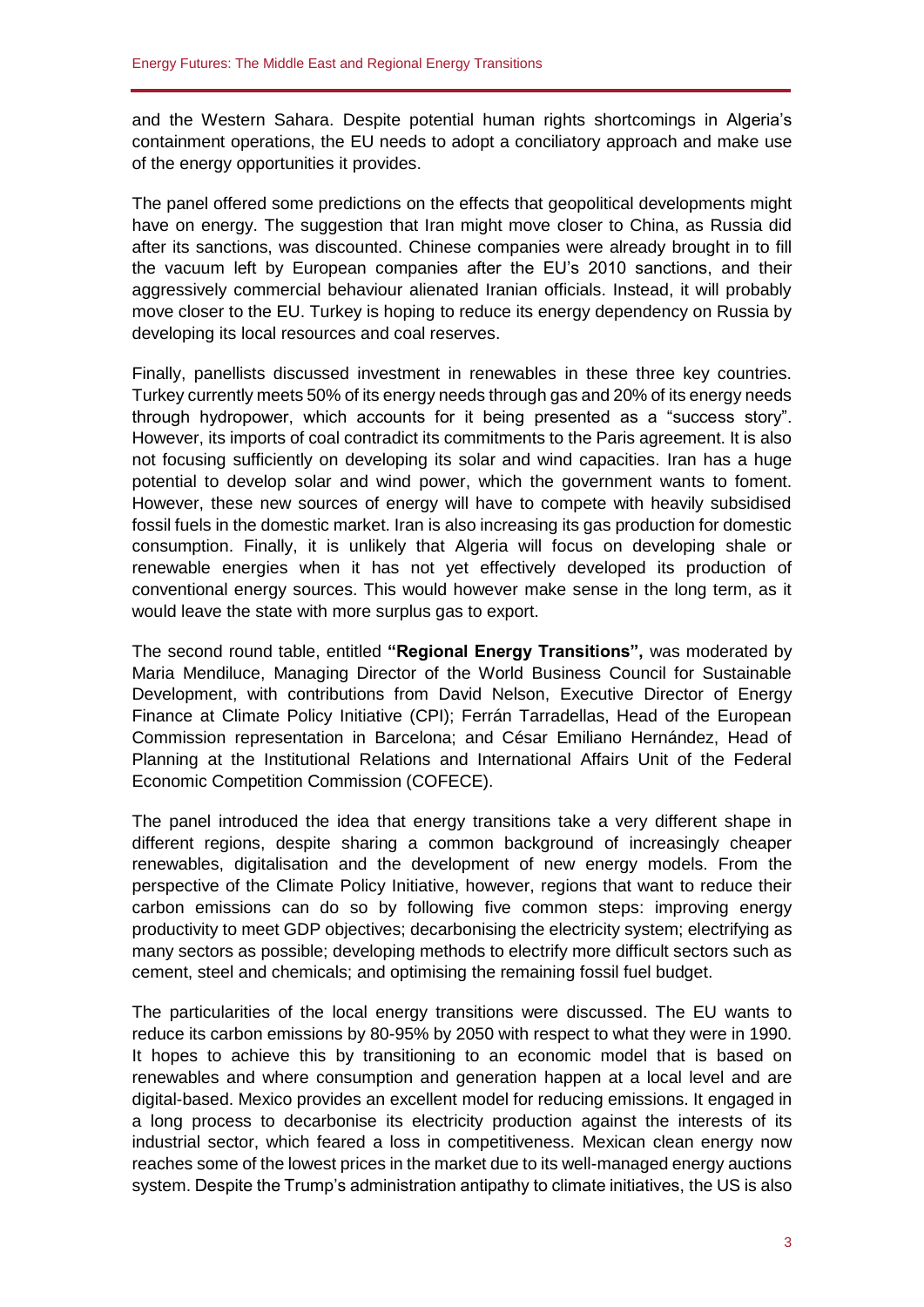predicted to significantly reduce its carbon emissions in the next ten years. Local leadership of states such as California, as well as cities, companies and other local actors, keep the energy transition alive. The greatest obstacle is the fact that energy policy is the competency of states, meaning that adequate legislation will have to be passed in all of them.

The panel then moved on to the topic of transportation, which accounts for 20% of all emissions. Mexico has engaged in impressive public transport works, but there are still many opportunities to exploit. All large metropolitan areas have substantial amounts of traffic, and the middle class has a strong culture of car ownership. Further reforms to Mexico's rigid and expensive public transport system will be required to make it an attractive alternative. The EU wants to rethink the concept of transport to encourage more energy-efficient methods of transporting people and products. It hopes to electrify transportation and transition to gas in sectors where electrification is not an option (such as maritime transport). These efforts will be combined with the creation of energy-neutral infrastructure to develop cleaner cities. The European Commission also wants to focus on reducing demand and thus improving energy efficiency by 32.5% by 2030. Finally, thermonuclear energy is being investigated as a potential source of safe, clean energy to meet the growing demands of the future.

The panel ended by proposing solutions to some of the current obstacles that prevent an effective transition. The first is the electrification of heavy industry. Hydrogen was mentioned as potentially providing a solution to electrifying the production of steel. However, most hydrogen is currently produced with fossil fuels. This can partly be managed through carbon capture storage, but new solutions, such as recycling steel, should be explored as alternatives. The second is the concentration of risk in companies and countries that want to invest in the energy transition. This risk could be offset by insurance. However, insurance companies are currently more reluctant to insure companies against climate risk. This is due to how embedded climate risk and risk relating to the energy transition are across all of their potential customers. The development of financial instruments such as climate derivatives, which insurance companies can buy to offset this risk, will therefore be crucial to accelerating the energy transition.

During the closing ceremony, Rafael Estrella, Deputy Chairman of the Elcano Royal Institute, and Iñigo Diaz de Espada, Chair of the Spanish Committee of the World Energy Council, summarised the key ideas discussed during the event. Secretary Barkindo's confidence that demand for oil will continue to grow was highlighted as surprising. It was deemed to underestimate factors such as the "geopolitical acceleration", the fall in the price of renewable energies, and the global engagement that exists in the fight against climate change. Rafael Estrella also highlighted how geopolitical realities go hand in hand with the energy transition, pointing to Algeria as one of many examples. He reminded the audience that markets are still designed around fossil fuels and that companies should embrace the business opportunities provided by decarbonisation. Finally, he encouraged Spain (which might finally have its own Climate Change and Energy Transition Law under the new government) to use climate policy as a diplomatic tool of soft power.

The session ended with key members of the Spanish Committee of the World Energy Council presenting their outlook on the future of energy. Paloma Sevilla, Managing